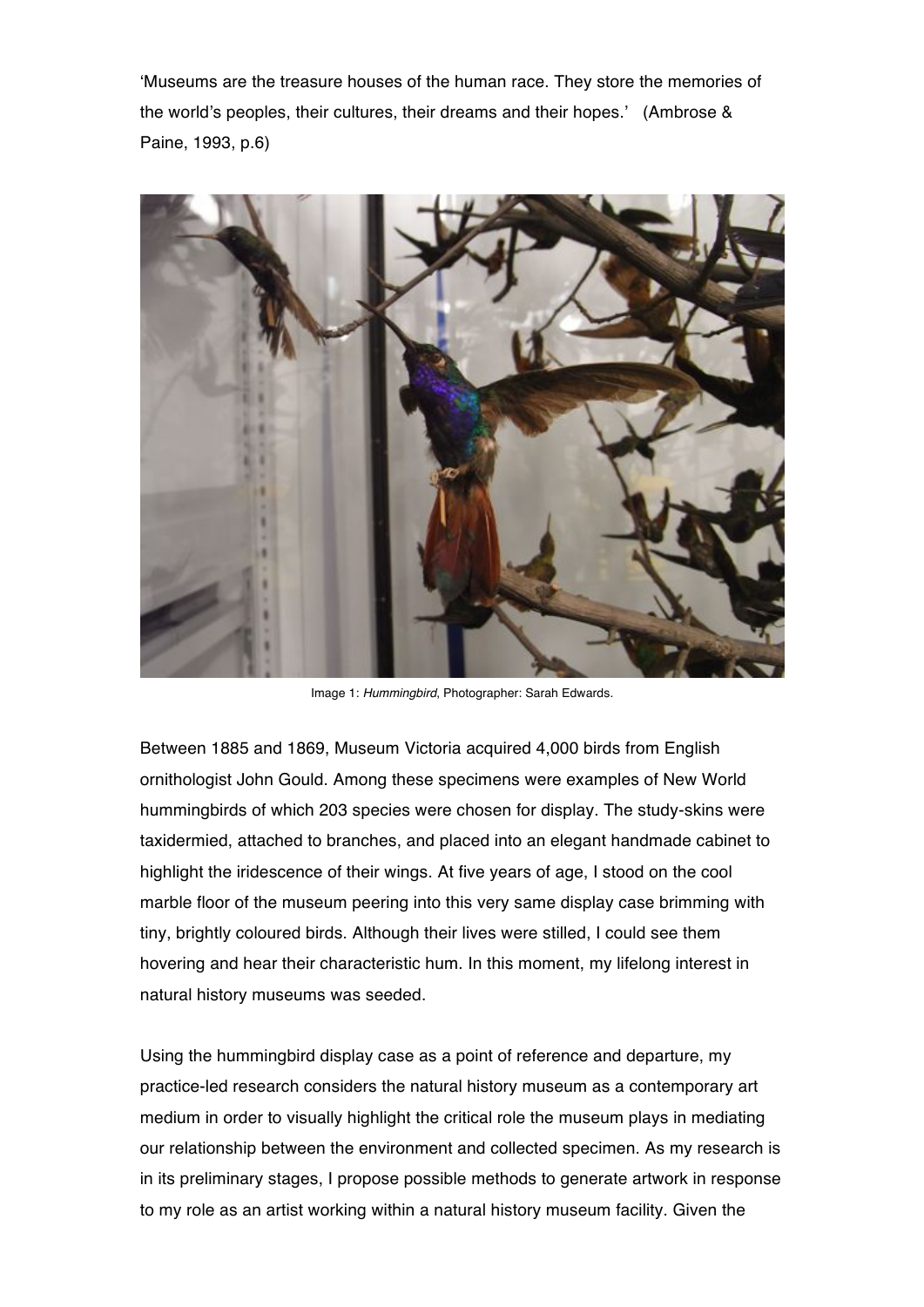scope of this paper I do not cover the history or etymology of museums, or discuss any scientific or artistic attributes of the hummingbird.

By adopting a range of multimedia as my art medium: sound, light, and consequent shadow, my research considers ways in which to trigger wonder and surprise that characterised 16<sup>th</sup> Century natural science collections. I engage objects as a mapping device to consider how they connect self to place and provide a forum in which to discover patterns of relationship between people and things. By experimenting with the range of processes a specimen undergoes in the process of collection – from discovery in-situ, extraction, preparation, articulation, storage, cataloguing, and display – I have the opportunity to discover alternative ways of conceptualising the natural history museum in order to raise awareness about our increasingly fragile natural environment and the vital work the museum plays in preserving it.

# **Thirteen Ways**

The title of my research project references Thomas McEvilley's *Thirteen Ways of Looking at a Blackbird* (1991), that attributes methods to describe the content of an artwork including 'verbal supplements from the artist', 'medium', 'scale', 'temporal duration', 'the work's relationship with art history' and 'content rooted in biological or physiological responses.' McEvilley explicates that the thirteen categories are like 'a series of sample sightings… the categories overlap and interpenetrate… and the possible networks and meta-networks of relations among the thirteen listed … proceed toward infinity.' Thomas's *Thirteen Ways …* provides my research with a method to frame and facilitate an open-ended number of interconnected responses and outcomes.

### **Art and Natural Science**

Art and natural science have long shared a direct association. Both are driven by curiosity and the aspiration for new knowledge. Well before photography, artists were essential to science. They provided an empirical eye and the capacity to accurately record images of the natural world. By the mid  $19<sup>th</sup>$  Century, scientists working within natural history museums actively employed artists to illustrate the unique and diagnostic features of new species enabling the scientific community to publish and readily disseminate their findings to colleagues around the world.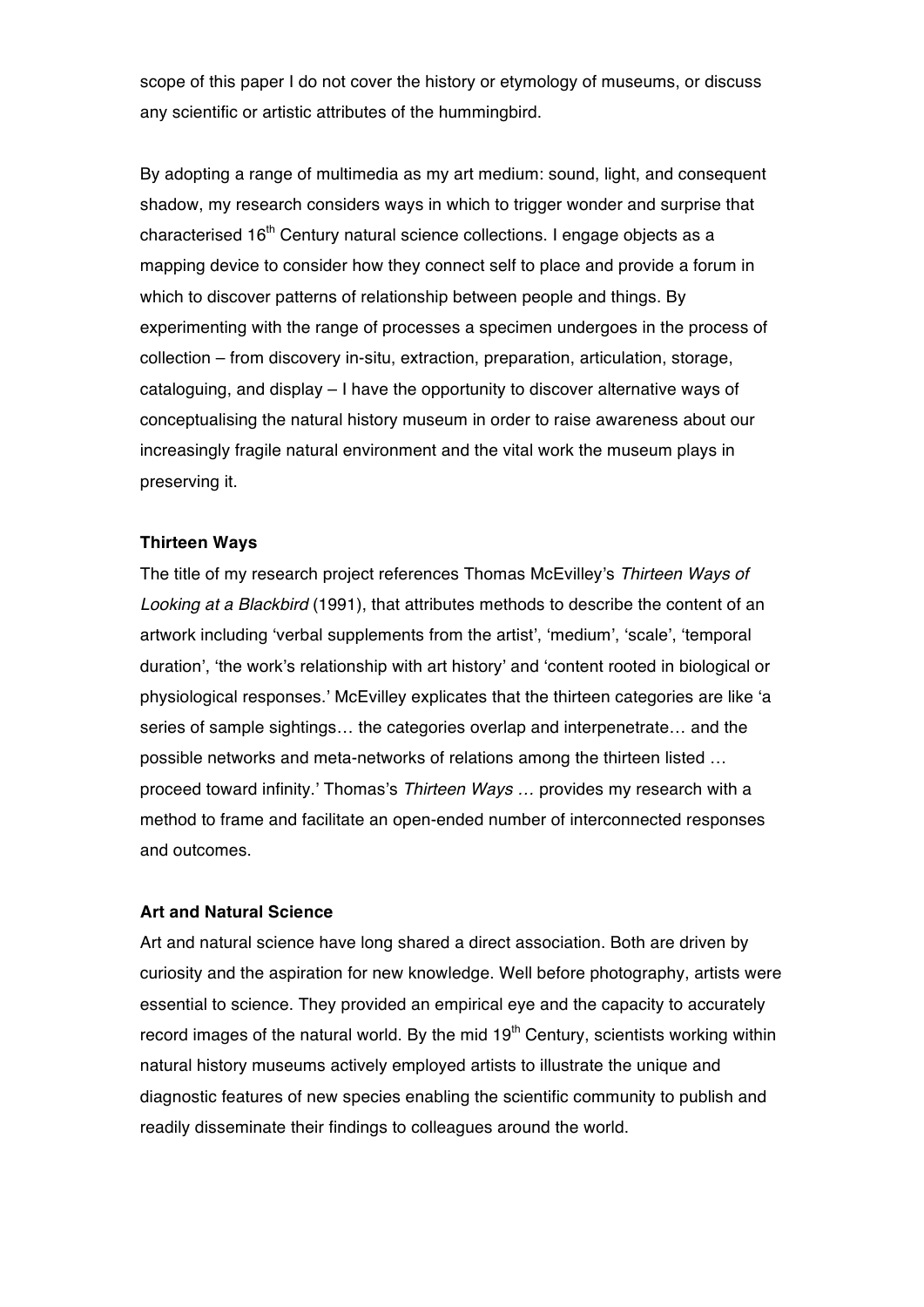#### **Contemporary art practice**

My research builds on museum-inspired artistic practices that highlight the critical role museums play in preserving our natural heritage. Looking to the  $20<sup>th</sup>$  Century, Surrealists – perhaps inspired by the idiosyncrasy of  $16<sup>th</sup>$  Century natural history collections or in reaction against the conservative characteristics of the 'modern' museum – juxtaposed disparate objects in order to trigger unexpected associations. Signing an object and placing it on a plinth considerably shifted the status of Marcel Duchamp's *Fountain* (1917); and compiling objects into a small suitcase rendered the museum portable in his *Boite-en-valise* (1941). The placement of objects into apothecary jars in Joseph Cornell's *Museum* (1944-48) nostalgically responds to the work of the natural history museum.

A plethora of contemporary artists have engaged directly with natural history museums in response to the environment including Christian Boltanski (*Vitrine de Reference,* 1971), Annette Messager (*Boarders at Rest*, 1971-2), Anne Hamilton (*Between Taxonomy and Communion*, 1990), Damien Hirst (*The Physical Impossibility of Death in the Mind of Someone Living,* 1991), Christine Borland (*Small Objects That Save Lives,* 1993), and Fiona Hall (*Cell Culture*, 2001-2) to name a small but important, internationally-recognised selection. Three visual artists who have directly influenced my own artistic practice are Janet Laurence (Australia, b.1952), Gregory Pryor (Australia, b.1962) and Mark Dion (America, b.1961).

In *Stilled Lives* (2002), Laurence worked with Museum Victoria's curators to select a range of natural history objects and re-present them as art. Although this work may be considered a pivotal artistic influence in my research, our practice differs in that Laurence selects and presents museum specimens *per se*; I utilise the ephemeral materials of sound, light and shadow that are a consequence of working with the specimens. This may include the projection of a bird's wingspan being measured, or light projected onto etched acetate discs that move in the air current transferring shadow onto walls.

In responding aesthetically to curatorial processes, my art practice is more closely aligned with the work of Gregory Pryor. In *Black Solander* (2005), Pryor collaborated with botanists at the Western Australian Herbarium to create five thousand ink and graphite drawings in reference to the catalogued collection of extinct or at-risk botanic specimens. His edge-to-edge, floor-to-ceiling installation envelops the viewer in the demise of these innumerable plant species and the role we have played in the destruction of their habitat.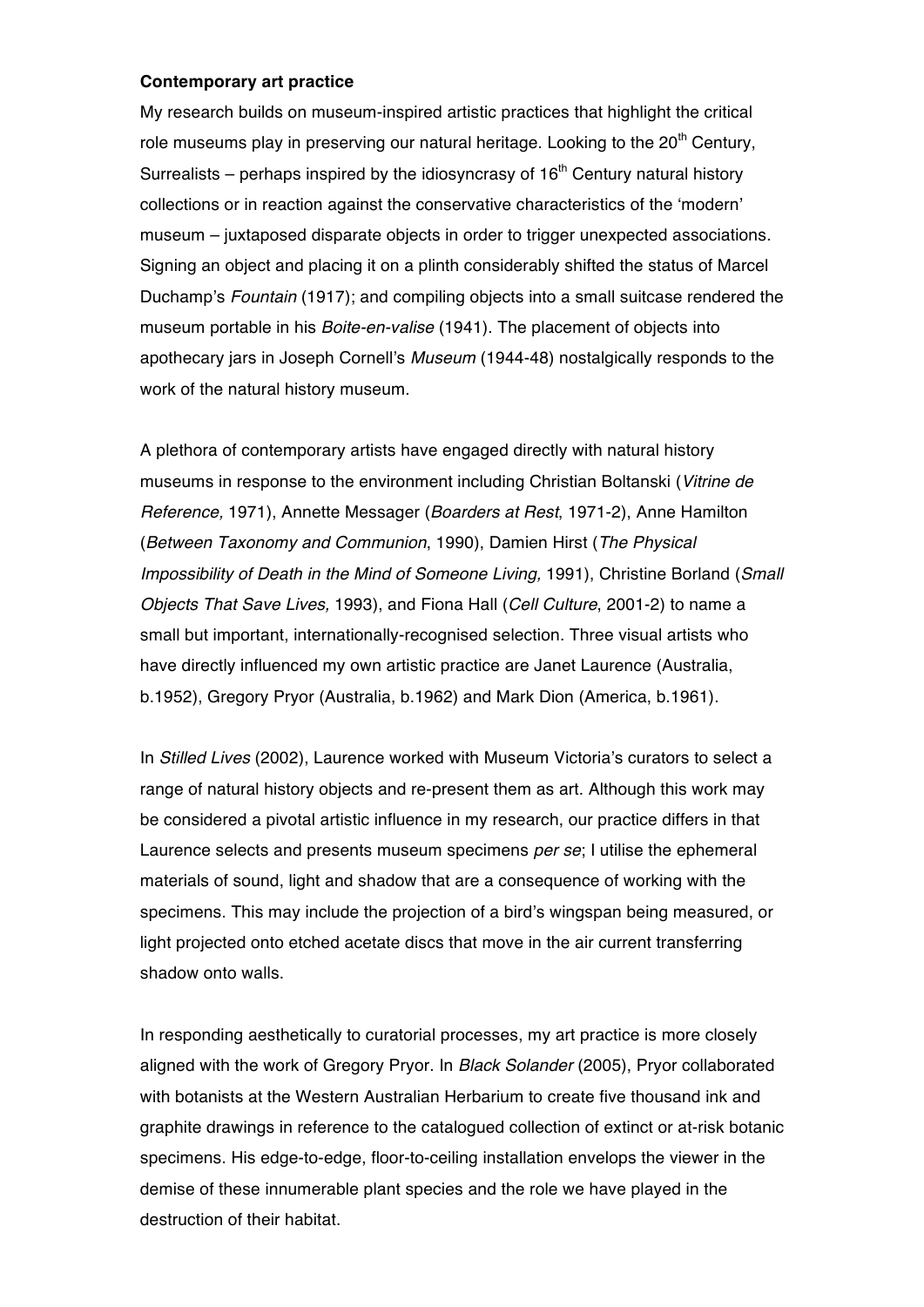I share Mark Dion's artistic engagement in a dialogue between art and curatorial practices. In *Thames Dig* (1999), Mark Dion appointed himself 'dilettante' – 'lover of art and nature' – working with museum scientists to replicate a museum field trip. He collected specimens from a site on the Thames River, then sorted, catalogued and presented the objects in a museum display. Dion's artwork considers notions of 'museum' and its role in providing a forum to re-think natural history. '[N]ature is one of the most sophisticated arenas for the production of ideology' (Dion, 1997, p.9). I am directly involved in the work of 'scientist' as a regular participant on an annual dinosaur dig. As an artist amidst this experience, I am surrounded by people describing specimens and locations using a taxonomic nomenclature that to my untrained ear sounds like a foreign language. Within my research, I build on Dion's extensive work with cultural institutions and draw on my fieldwork experience in order to translate the 'foreign' work of collecting into a visually accessible observation.

### **Sound as Insight**

In reference to the hummingbird in my project title, I am experimenting with sonic elements of natural phenomenon to facilitate the re-presentation of familiar things in new ways. Sound artist Philip Samartzis recorded the "silent" world of the Antarctic in *Crush Grind* (2010), and re-presented the sound as an immersive, visceral experience that drew attention to the profound beauty of this vanishing wilderness. Again using sound, Catherine Clover recorded the cacophony of cicadas in *Greengrocer* (2009). By slowing down the recording, she revealed the mechanical construction of their "noise": the movement of the abdomen buckling in and out in rapid succession. My research will engage with similar sonic sampling methods and represent these to reveal the extraordinary knowledge that is preserved in natural history collections. This includes a unique collection of extinct frog call sound recordings that I overlay back into the built environment that aided in their demise, in order to raise awareness about and give new life to these highly susceptible amphibians.

# **Conclusion**

In conclusion, as Mark Dion states: '[i]n the case of the natural history museum … there are hundreds of people in the back rooms working with specimens and artifacts … that's where the museum is really interesting. They directly address questions like: what is the function of a collection? Why is it important to name things in the natural world? The museum needs to be turned inside out – the back rooms put on exhibition and the displays put into storage.' (Dion, 1997, p.18). By turning the natural history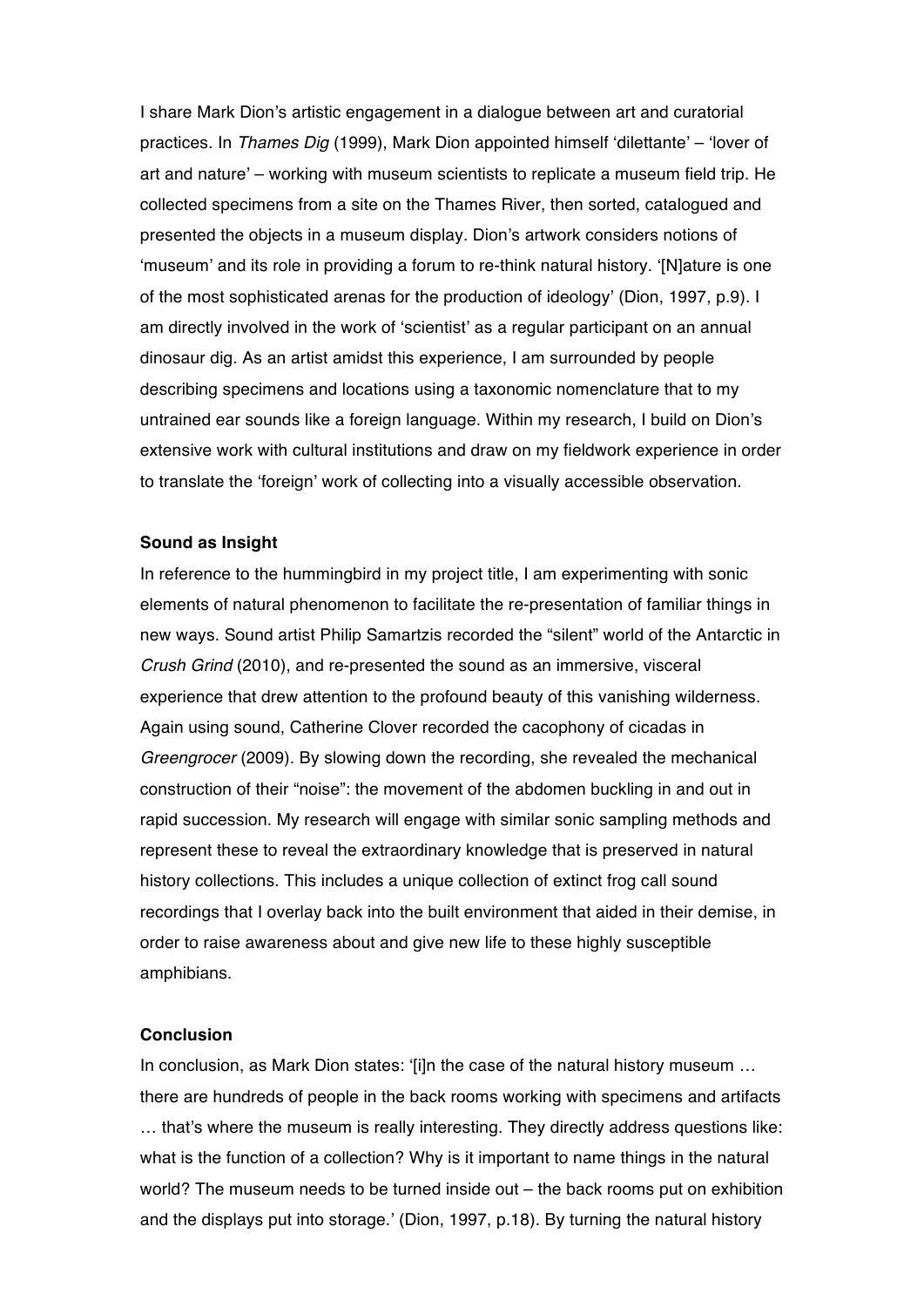museum "inside out", I aim to invigorate new visual avenues in order to enter into rigorous dialogue about the important role we play in caring for our increasingly fragile environment.